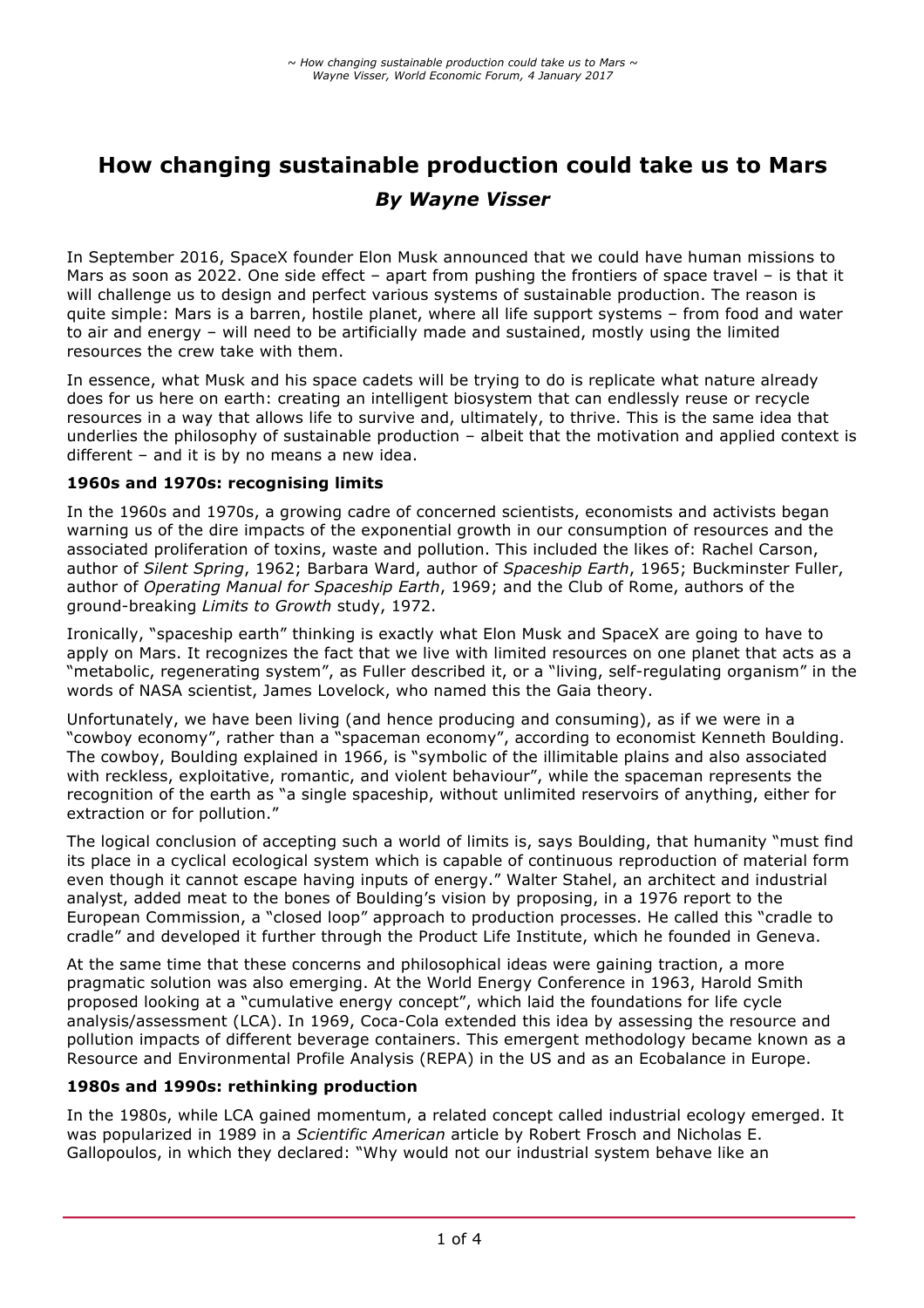ecosystem, where the wastes of a species may be resources to another species? Why would not the outputs of an industry be the inputs of another, thus reducing use of raw materials, pollution, and saving on waste treatment?"

Industrial ecology, therefore, proposes that businesses should not only look at the life cycle impacts of individual products of individual companies, but also look for ways in which to link up with other businesses to minimize their impacts. The Danish industrial park in the city of Kalundborg is a classic example, where a power plant, oil refinery, pharmaceutical plant, plasterboard factory, enzyme manufacturer, waste management company and the city itself, all link together to share and utilize resources, by-products, energy and waste heat.

Meanwhile, life cycle assessment was becoming so popular that, in 1991, eleven state attorney generals in the US expressed concerns that the method was being used to make misleading green claims. This concern, together with pressure from elsewhere in the world, led to the development of two LCA standards as part of the International Standards Organization (ISO) 14000 series: ISO 14041:1998 on Life cycle assessment (goal and scope definition and inventory analysis); and ISO 14043:2000 on Life cycle interpretation.

Another concept that was gaining popularity around the same time was cleaner production, promoted by institutions like the OECD and UNIDO and resulting in the UNEP Declaration on Cleaner Production in 1998, in which they defined cleaner production as "the continuous application of an integrated, preventive strategy applied to processes, products and services in pursuit of economic, social, health, safety and environmental benefits." To support its application, UNEP and UNIDO collaborated to set up a global network of National Cleaner Production Centres (NCPCs) in the 1990s.

# **2000s and 2010s: a new industrial revolution**

In the new millennium cleaner production continued to spread, receiving further endorsement at the UN's 2002 World Summit on Sustainable Development in Johannesburg, South Africa. In 2010, UNEP and UNIDO also revived the NCPCs with the launch of a Resource Efficient and Cleaner Production network (RECPnet), with 41 founding members. This reinvigorated the practice of ecoefficiency, which the World Business Council for Sustainable Development had been championing since the 1992 Rio Earth Summit. It also introduced decoupling as a goal, referring to the need to delink economic growth and environmental degradation.

The EU government meanwhile began working with business to create product roadmapping as a way of systematizing the application of LCA in different industries. This culminated in the adoption, in 2003, of the EU's Integrated Product Policy (IPP) to promote conducting LCAs with a view to potential policy interventions. Two familiar products with diverse impacts were chosen by the EU to demonstrate IPP: one was a mobile phone, put forward by Nokia; the other, a teak garden chair from Europe's largest retailer, Carrefour.

While these multilateral efforts were going on, sustainable production really began to catch the imagination of business after architect William McDonough and chemist Michael Braungart published their book, *Cradle to Cradle: Remaking the Way We Make Things*, in 2002. The cradle to cradle concept evolved from Braungart's earlier work on lifecycle assessment with Germany's Environmental Protection Encouragement Agency (EPEA), in which he grew disillusioned with the limitations of LCA.

Working with McDonough and applying their intelligent design insights to products and processes, they proposed a circular model of production in which there are continuous flows of biological nutrients (i.e. any renewable materials that can harmlessly go back to nature and be regenerated) and technical nutrients (i.e. any non-renewable, or manufactured materials that are not biodegradable, but remain useful if returned and reused in the production of products).

#### **The future: towards a circular model**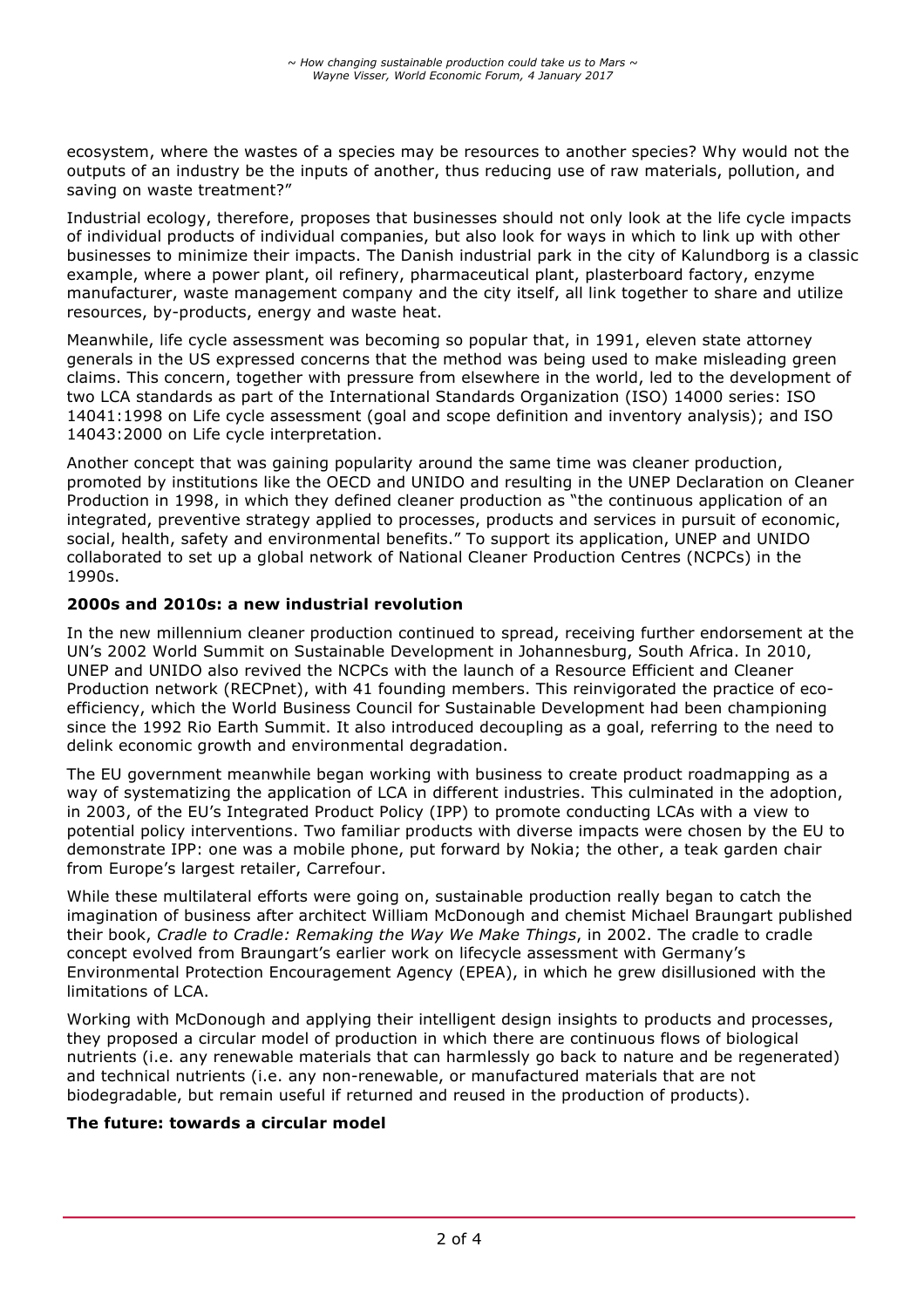Today, "cradle to cradle" has been adapted, promoted and mainstreamed as a circular economy approach, which relies on sustainable production as a key link in the chain. The way I like to describe it is that we are now moving from an old industrial model, in which we take, make, use and waste, to a new "syndustrial" model (designed for industrial and ecological synergies), in which we borrow, create, benefit and return.

In the old linear industrial model, business and consumers take, make, use and waste. We take by depleting non-renewable resources and over-using renewable resources, and by striving for limitless economic growth. We make by producing any products and services that the market demands and persuading customers to buy and consume more. We use by buying more than needed, leading to over-consumption and by individually owning what could be shared. Finally, we waste by turning consumed products into trash and pollution and by creating toxins and impacts that harm people and nature.



# The New Circular Syndustrial Model

Copyright © 2016 Wayne Visser

By contrast, in the new circular "syndustrial" model, in which we design for industrial synergy, business and consumers borrow, create, benefit and return. We borrow by conserving all natural resources and increasing renewable resource use; and we create by designing and making products with no negative impact and innovating products with positive impact.

For example, Novamont, as an Italian producer of bio-based plastics and biodegradable plastics, has adopted a renew and refine strategy. Among their clients are the global coffee company Lavazza, which now sells compostable coffee capsules that Novamont have produced, which biodegrade within 20-40 days. Similarly, BioGen in the UK has a renew and restore strategy, producing renewable energy (biogas) from food waste and then using the waste slurry as bio-fertilizer, which has been shown to produce higher crop yields when compared with chemical fertilizers.

In the new "syndustrial" model, we benefit by extending a product's life, by repairing and reusing and by leasing and sharing. We return by using end-of-first-life materials to recreate the same products and to create new products.

For example, Caterpillar, the heavy machinery company, has pursued a reuse strategy through their Remanufacturing Centre in South Africa (the second largest in the world), which is designed to